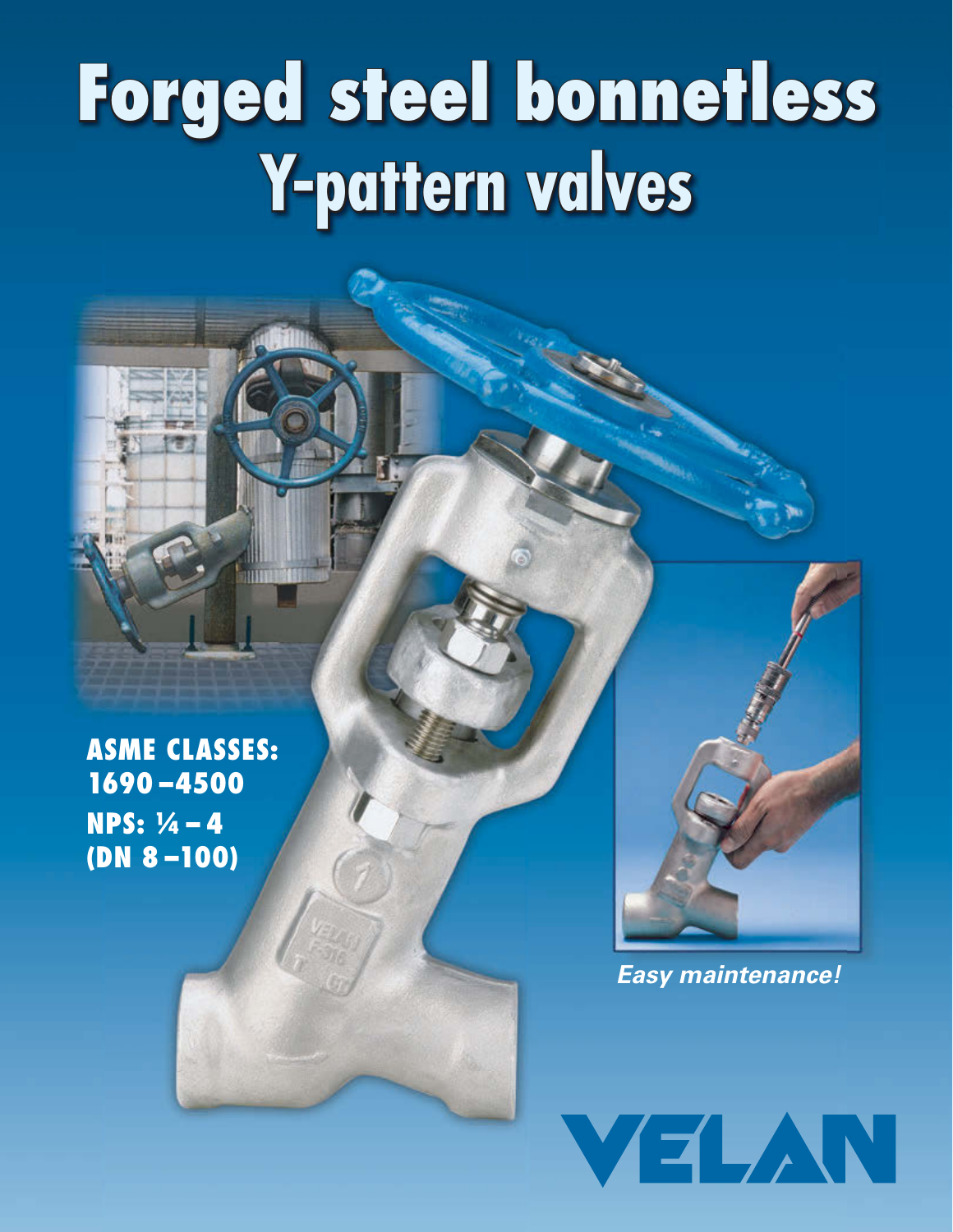# VELAN'S PROFILE

# **VELAN AT A GLANCE**

#### **History**

• Founded in 1950

#### **People**

• Over 2,000 employees

#### **Product line**

A world-leading range of valves across all major industrial applications:

- Cast steel gate, globe, check, and ball valves
- Forged steel gate, globe, check, and ball valves
- Triple-offset butterfly valves
- Knife gate valves
- Severe service valves
- Bellows seal valves
- Steam traps

#### **Primary industries served**

- Fossil, nuclear, and cogeneration power
- Oil and gas
- Refining and petrochemicals
- Chemicals and pharmaceutical
- LNG and cryogenics
- Marine
- HVAC
- Mining
- Water and wastewater
- Pulp and paper
- Subsea

#### **Velan holds major applicable approvals:**

- ASME Section III N and NPT for nuclear valves (since 1970)
- ISO 9001 (since 1991) and ISO 14001
- OHSAS 18001
- PED
- SIL
- GOST
- API 6A and API 6D
- TA-Luft
- Comprehensive quality programs that are compliant with the most stringent industry standards such as ISO 9001, API Q1, NCA 4000, ASME NQA-1 and 10 CFR 50 Appendix B.
- Velan has been surveyed and audited by leading organizations around the world such as Bureau Veritas, API, ASME, NUPIC, Newport News Shipbuilding, and DCMA.
- Total Process Improvement Program, including Lean Manufacturing and Six Sigma



Velan is one of the world's leading manufacturers of cast and forged steel gate, globe, check, ball, triple-offset, knife gate, highly engineered severe service valves, and steam traps offering superior performance across all major industrial applications including: fossil, nuclear, and cogeneration power; oil and gas; refining and petrochemicals; chemicals and pharmaceutical; LNG and cryogenics; marine; HVAC; mining; water and wastewater; pulp and paper; and subsea. The company also supplies actuators and integrated control packages.

Founded in 1950, Velan has earned a reputation for product excellence and innovation by bringing to the market superior products with special emphasis on quality, safety, ease of operation, and long service life. Velan valves have an extremely broad installation base and are approved by major companies worldwide.

Velan concentrates on one business—the design, manufacture and marketing of steel valves in a broad range of types and sizes for high performance service in a wide range of applications. The company's talented people are focused on Velan's core values of quality, reliability, innovation, and integrity and mission to be the world's leading valve brand.

# **TABLE OF CONTENTS**

| Velan profile and global network  2-3                                       |
|-----------------------------------------------------------------------------|
|                                                                             |
| Special services, live-loaded and<br>bellows sealed valves 6-7              |
| Forgesd steel bonnetless y-pattern<br>globe valve dimensions and weights  8 |
| Forged steel piston check valves<br>for horizontal and vertical lines 9     |
| Pressure-temperature ratings 10                                             |
|                                                                             |
|                                                                             |



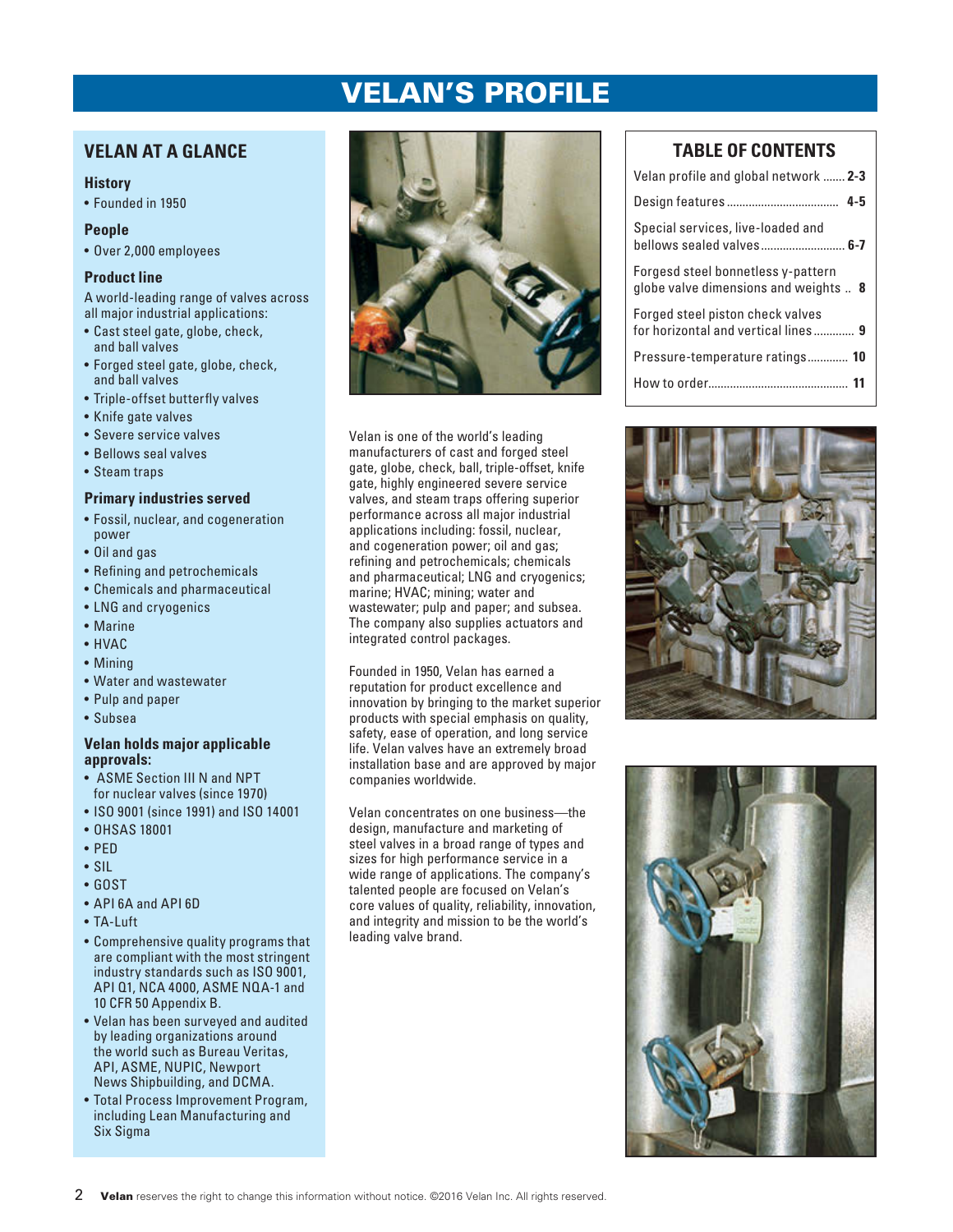# VELAN'S GLOBAL NETWORK

## **Head office**



- **14 production facilities**
	- **4 plants in North America**
	- **5 plants in Europe**
	- **5 plants in Asia**
- **4 stocking and distribution centers**
- **Hundreds of distributors worldwide**
- **Over 60 service shops worldwide**

Montreal, Canada Velan Inc.

# **Manufacturing plants**

# **North America**



Montreal, Canada Velan Inc., Plant 1



Montreal, Canada Velan Inc., Plant 2 and 7



Lyon, France Velan S.A.S.



Mennecy, France Segault S.A.

Lisbon, Portugal



Ansan City, South Korea Velan Ltd., Plant 1



Ansan City, South Korea Velan Ltd., Plant 2



Taichung, Taiwan Velan Valvac Mfg. Co., Ltd.



Suzhou, China Velan Valve (Suzhou) Co., Ltd.



Coimbatore, India Velan Valves India Pvt. Ltd.





Granby, Canada Vel*CAN*



Benicia, CA, U.S.A. Vel*CAL*



Missouri City, TX, U.S.A. Vel*TEX*



Willich, Germany Velan GmbH



Granby, Canada Velan Inc., Plant 4 and 6



M

Williston, VT, U.S.A. Velan Valve Corp., Plant 3



Velan Válvulas Industriais, Lda.

Lucca, Italy Velan ABV S.r.l., Plant 2



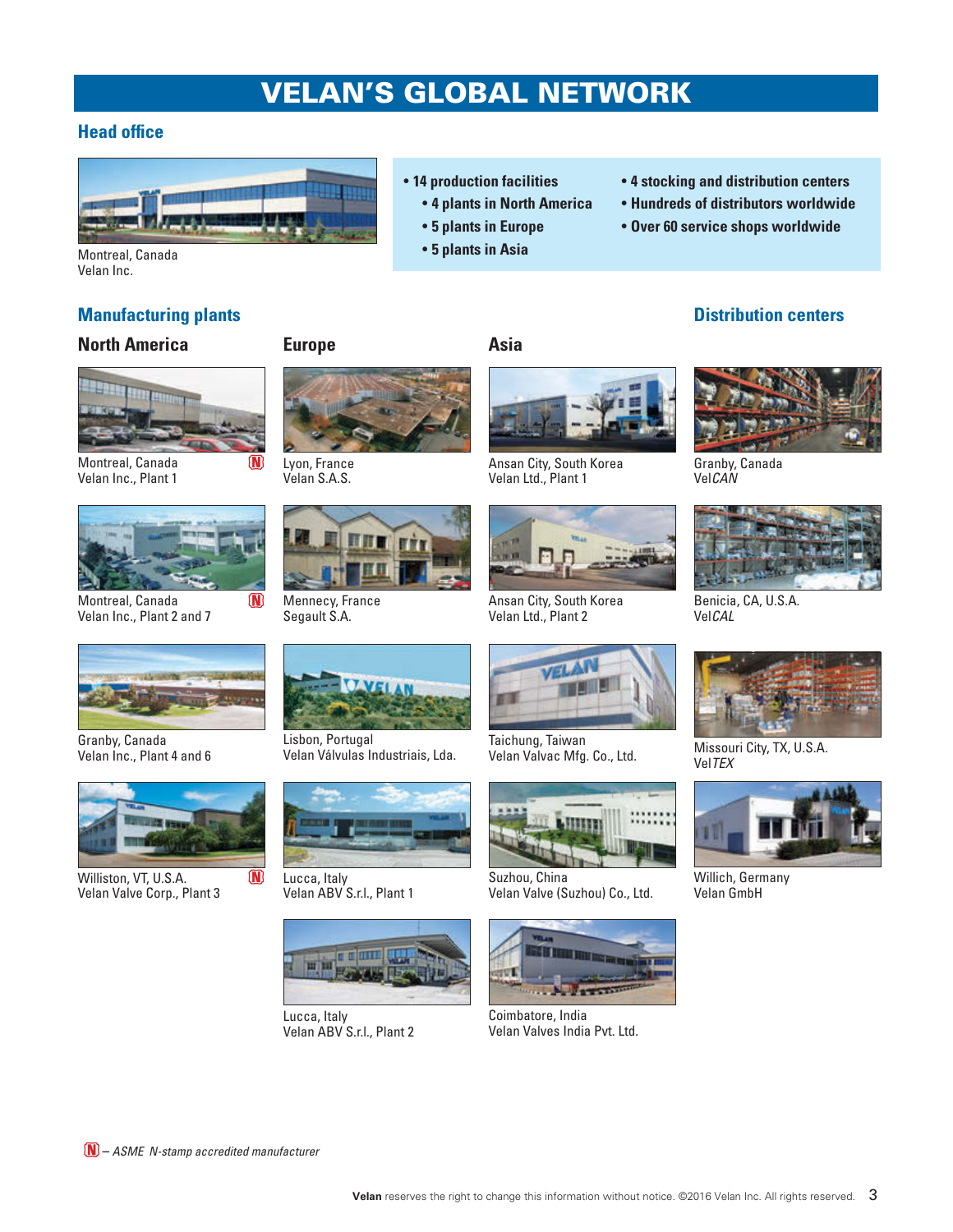# VELAN FORGED STEEL BONNETLESS

# FOR HIGH PRESSURE-TEMPERATURE SERVICE WITH LOW FUGITIVE EMISSIONS

Velan one-piece, forged, bonnetless globe valves have been proven in critical, tough service applications around the world for over 30 years. This includes high pressure drop, steam blow down, steam injection, fast acting isolation, 6,000 psi (414 bar) gas and super heated steam at 1,100°F (593°C). In 1981, after rigorous testing of valve performance and all its components, we redesigned the valve and added several new patented features. It is with pride that we offer to the user this outstanding, long-lasting, high performance valve for high-pressure and tough applications.

## **The only valve with 22 design features for high pressure steam and other tough services**

| 1                       |                     | All pressure-containing parts in one vessel                                      |
|-------------------------|---------------------|----------------------------------------------------------------------------------|
| $\overline{2}$          | <b>NODR</b>         | No body-bonnet gasket or pressure seal                                           |
| 3                       |                     | Self-draining waterways (no deposits)                                            |
| 4                       | <b>SEAT</b>         | Double orifice to better dissipate erosive flow energy<br>through main seat      |
| 5                       |                     | Suitable for blow down and blow off services                                     |
| 6                       |                     | Fully-guided disc (bottom & top)                                                 |
| $\overline{\mathbf{z}}$ | pisc                | Non-spinning disc                                                                |
| 8                       |                     | Disc seating, guiding and stem contact in CoCr alloy                             |
| 9                       | <b>N315</b>         | Non-rotating stem prevents torsional<br>damage of packing and ensures low torque |
| 10                      |                     | Stem threads protected from dirt, dust, sand                                     |
| 11                      | $\overline{a}$      | Fully enclosed and greased stem nut<br>drive protected from dirt, dust, sand     |
| 12                      | <b>STEM</b>         | Stem nut riding on 2 needle bearings                                             |
| 13                      |                     | Position indicator as standard                                                   |
| 14                      | 留日                  | Packing chamber burnished for tight seal                                         |
| 15                      | EHA<br>ΣĀ           | Packing rings individually pre-stressed                                          |
| 16                      | <b>AND</b>          | Optional live-loading of packing                                                 |
| 17                      | ā3<br>S             | Self aligning two-piece gland                                                    |
| 18                      | <b>BACK</b><br>SEAT | CoCr alloy backseat                                                              |
| 19                      |                     | <b>Backseating bevel on stem</b>                                                 |
| 20                      |                     | No welds to cut for servicing                                                    |
| 21                      | SERVICING           | No threaded bonnet which can seize                                               |
| 22                      |                     | One-step removal of all working parts including packing                          |

## **The valve combines all these features:**

- Best flow characteristics
- Best design and operational features
- Solid CoCr alloy guided, non-spinning disc
- Enclosed, dust and dirt protected stem
- Lowest operational torque
- Low maintenance cost
- Simplest and fastest method of in-line internal repairs

# Non-spinning, body-guided solid CoCr alloy disc

- Disc is guided at bottom and top
- Tight fit in body ensures disc-seat alignment and prevents side thrust on stem
- No galling of body, scoring or bending of stem
- Large clearance between stem and disc allows disc to move freely
- Cannot detach from stem, as not used for backseating
- Stop, stop check or needle control disc
- Non-spinning feature due to two flats in bottom area inside of the disc

# Unique, fully-enclosed stem nut drive

- Well lubricated stem nut, rotating on two thrust bearings
- 10,000 test cycles show no visible damage to parts
- Dust cover and sleeve protect stem threads from dirt, dust and sand

# Heavy integral CoCr alloy seat

- Tight shut-off
- Long valve life
- Easy refacing

#### **Double orifice**

- Protects seating faces because part of the erosive flow energy dissipates through second orifice
- Allows use of standard valves in highpressure drop blow down applications

*Note: CoCr alloy as used throughout this catalog refers to cobalt chrome hardfacing alloys as supplied by Kennametal Stellite™, and other approved manufacturers.*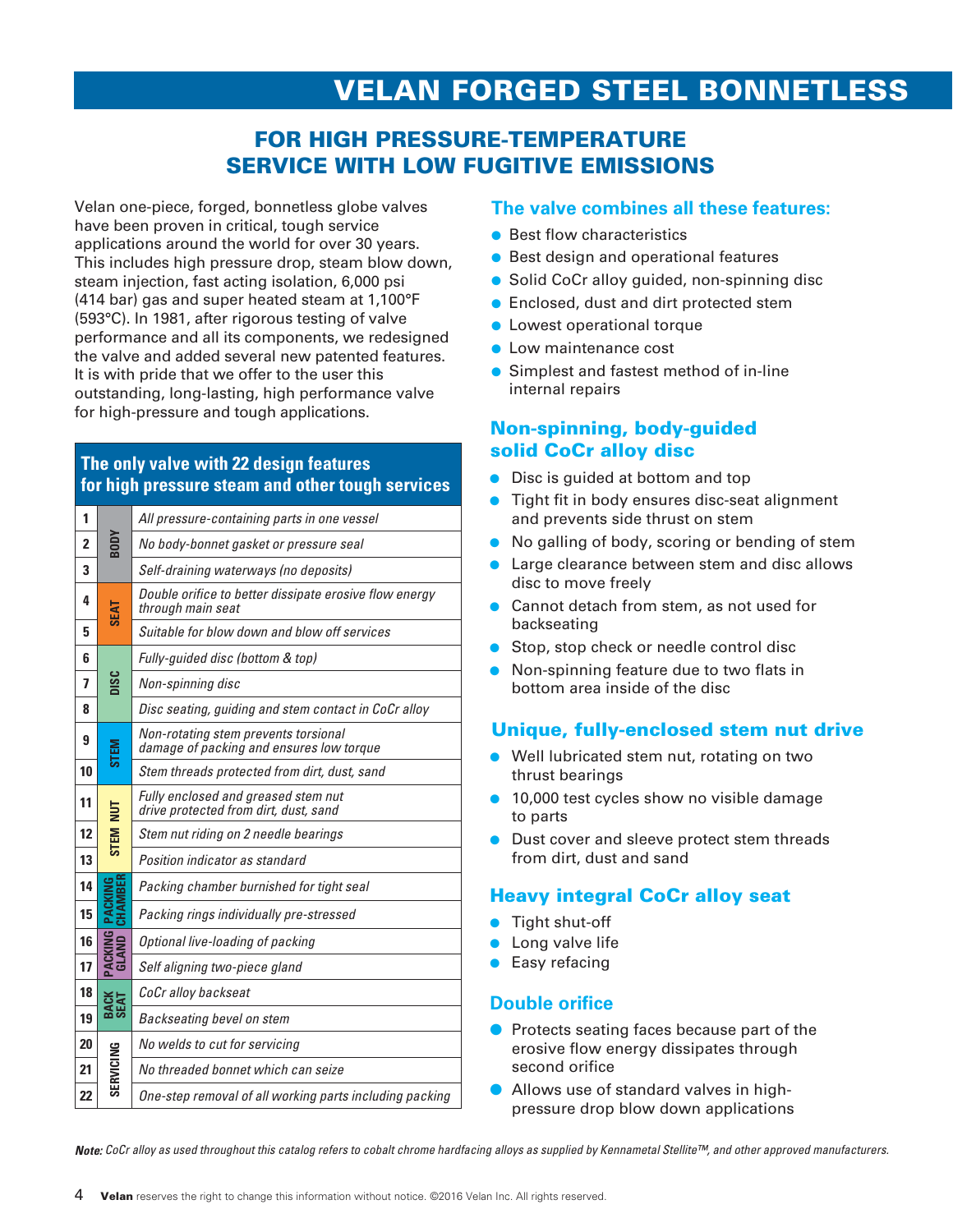# ONE-PIECE Y-PATTERN GLOBE VALVES

# DESIGNED FOR TOUGH SERVICE, LOW MAINTENANCE AND FAST IN-LINE INTERNAL REPAIRS

## Non-rising handwheel

*Valves also supplied with electric, pneumatic or gear actuators.* 

## One-piece forged body

- No pressure-retaining threads or bolts
- No welds to cut and reweld

#### **Streamlined flow and self-draining waterways**

- Eliminates deposits and corrosion
- 65° incline reduces pressure drop

## Quick and easy disassembly

No welds to remove

## Non-rotating splined stem

#### **Extra low operating and seating torques ensured by:**

- Non-rotating stem
- No torsion applied to packing rings
	- Stem guided linearly in a low friction spline
		- No stem scoring or bending

## Long-lasting, tighter stem packing for low fugitive emmissions

- Non-rotating stem
- Rings precompressed to approx. 4,000 psi (275 bar)
- Combination graphite rings
- Heavy packing flange and bolting
- Live-loading optional

# Two-piece positive backseat

- Separate CoCr alloy ring lapped against the body and seated against the stem bevel for positive shutoff
- Threaded, splined bushing quides the stem and allows easy removal of all internals

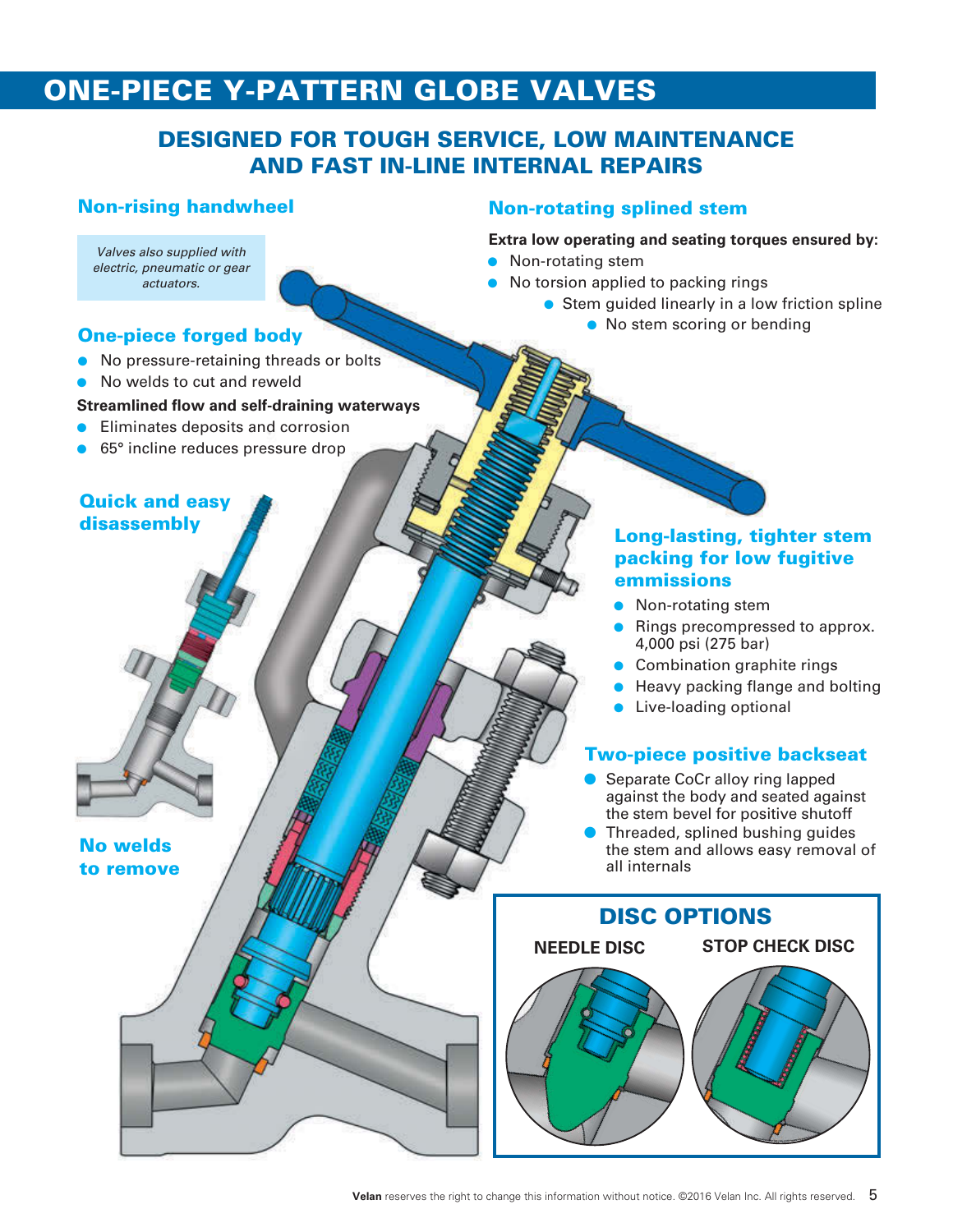# VELAN SPECIAL SERVICES

# LIVE-LOADED Y-PATTERN GLOBE VALVES WITH DOUBLE PACKING, LEAK-OFF AND LIVE-LOADING

**NPS** ¼**–4 (DN 8–100)**

**ASME CLASSES 1690, 2680, and 4500**

# **DESIGN FEATURES**

#### ● **Non-rotating stem**

Non-rotating stem has close roundness and straightness tolerances and is burnished for a superior finish.

#### **• Heavy two-piece gland**

Packing gland is built to withstand high stresses caused by live-loading.

#### ● **Live-loading**

Two sets of Belleville springs maintain a minimum permanent stress of 4,000 psi (275 bar) on graphite packing. Live-loading keeps packing tight for long periods of time without maintenance. Bolt torques control total spring load.

#### ● **Double packing and leak-off**

A lantern ring and leak-off pipe provide for detection or removal of leakage, if any, from lower packing set (optional).

#### ● **Short and narrow packing chamber**

Sealing effectiveness improves as overall packing length shortens. Chamber wall is burnished to a superior finish.



*Note: Other features of bonnetless y-pattern globe valves on pages 4-5*

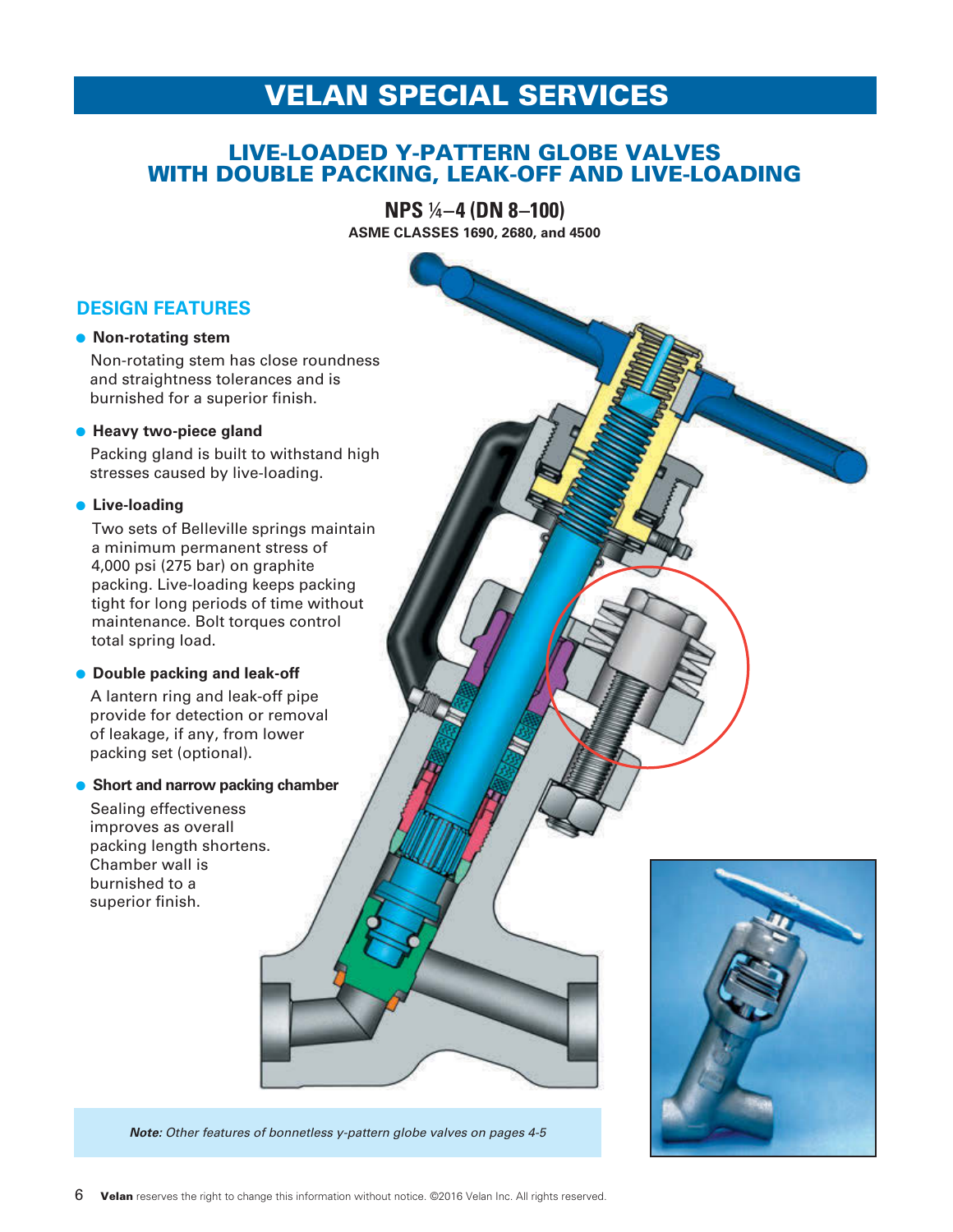# VELAN SPECIAL SERVICES

# BELLOWS SEAL HERMETICALLY-SEALED Y-PATTERN GLOBE VALVES

**NPS** ½**–2 (DN 15–50) ASME CLASSES 1500–2500**



*For more information, see our Bellows Seal Valves catalog (VEL-BS) at www.velan.com*



*In-service photo of Class 2500 hermetically-sealed Y-pattern bellows seal valve.*

# **DESIGN FEATURES**

- **No torsion of bellows** Splined stem prevents torsion of bellows and assures long cycle life.
- **Long cycle life bellows (5,000 cycles)** Designed for, and successfully tested in, high pressure–temperature conditions.
- **Low torque due to:**
	- a) Non-rotating stem
	- b) Stem nut thrust bearings
	- c) Central grease fitting for lubrication of stem nut.
- **Two secondary stem seals**
	- a) Backseat
	- b) Stem packing.
- **Valves are fire safe**

Operate normally during and after fire test.

● **Easy in-line servicing**

Stem-bellows assembly can easily be removed and replaced on valves with threaded (O-ring seal) bonnet. On sealwelded valves, removal and replacement of weld is necessary. Special power operated tools are available for cutting the seal weld.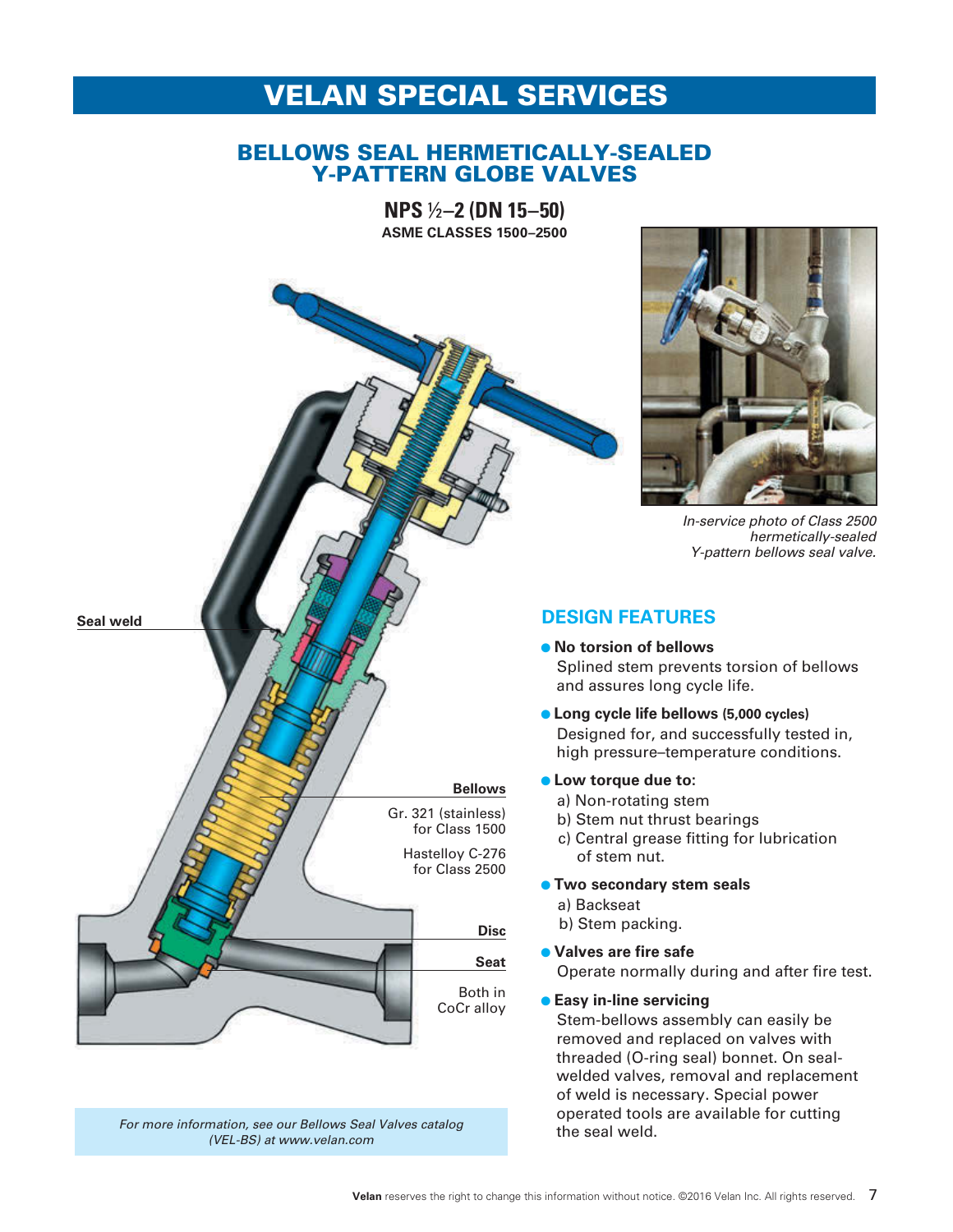# VELAN FORGED STEEL Y-PATTERN BONNETLESS GLOBE VALVES

**CONVENTIONAL PORT OPENING, THREADED, SOCKET WELD, OR BUTT WELD**

**NPS** ¼**–4 (DN 8 –100) ASME CLASSES 1690, 2680, 4500**

## **STANDARD MATERIALS**

| <b>Part</b>         | <b>Materials</b>         |                                        |                                |  |  |  |  |  |  |
|---------------------|--------------------------|----------------------------------------|--------------------------------|--|--|--|--|--|--|
| Body                | A105N                    | A 182 Gr. F22                          | A 182 Gr. F316                 |  |  |  |  |  |  |
| Seat (integral)     | CoCr alloy               | CoCr alloy                             | CoCr alloy                     |  |  |  |  |  |  |
| <b>Disc</b>         | CoCr alloy               | CoCr alloy                             | CoCr alloy                     |  |  |  |  |  |  |
| Stem                | Gr. 410 (stainless)      | Gr. 410 (stainless)                    | Gr. 316B (stainless)           |  |  |  |  |  |  |
| Stem nut            |                          | A 439 Austenitic ductile iron Gr. D-2C |                                |  |  |  |  |  |  |
| <b>Backseat</b>     | CoCr alloy               | CoCr alloy                             | CoCr alloy                     |  |  |  |  |  |  |
| Splined bushing     | Gr. 630 (stainless)      | Gr. 630 (stainless)                    | Gr. 630 (stainless)            |  |  |  |  |  |  |
| Packing washer      | Gr. 304 (stainless)      | Gr. 304 (stainless)                    | Gr. 304 (stainless)            |  |  |  |  |  |  |
| Packing             | Graphite                 | Graphite                               | Graphite                       |  |  |  |  |  |  |
| Split gland bushing | Gr. CA15 (stainless)     | Gr. CA15 (stainless)                   | Gr. CA15 (stainless)           |  |  |  |  |  |  |
| Packing flange      | A105                     | A105                                   | A182 Gr. F304                  |  |  |  |  |  |  |
| Gland stud          | Gr. B7                   | Gr. B6                                 | Gr. B8M2                       |  |  |  |  |  |  |
| Gland nut           | Gr. 2H                   | Gr. 2H                                 | Gr. 8M                         |  |  |  |  |  |  |
| Yoke bushing        | Gr. 1020 steel           | Gr. 1020 steel                         | Gr. 1020 steel (nickel plated) |  |  |  |  |  |  |
| Thrust bearing      | Steel                    | Steel                                  | Steel                          |  |  |  |  |  |  |
| Stem protector      | Steel                    | Steel                                  | Steel (nickel-plated)          |  |  |  |  |  |  |
| $0$ -ring           | Nitrile rubber           | Nitrile rubber                         | Nitrile rubber                 |  |  |  |  |  |  |
| Handwheel           | Malleable iron (painted) | Malleable iron (painted)               | Malleable iron (painted)       |  |  |  |  |  |  |
| Snap ring           | Steel                    | Steel                                  | Steel                          |  |  |  |  |  |  |
| Name plate          | Gr. 304 (stainless)      | Gr. 304 (stainless)                    | Gr. 304 (stainless)            |  |  |  |  |  |  |



#### **DESIGN SPECIFICATIONS**

| <b>ITEM</b>         | <b>APPLICABLE</b><br><b>SPECIFICATION</b> |
|---------------------|-------------------------------------------|
| General design      | <b>ASME B16.11</b>                        |
| Socket weld design  | <b>ASME B16.11</b>                        |
| Threaded design     | <b>ASME B1.20.1</b>                       |
| Butt welding design | <b>ASME B16.25</b>                        |
| Testing             | ASME B16.34 &<br>MSS-SP-61                |
| Marking             | MSS-SP-25                                 |

| <b>ASME</b>  | <b>FIGURE NUMBERS(7)</b> |                            |                        |  |  |  |  |  |  |  |
|--------------|--------------------------|----------------------------|------------------------|--|--|--|--|--|--|--|
| <b>CLASS</b> | <b>Stop</b><br>valve     | <b>Stop check</b><br>valve | <b>Needle</b><br>valve |  |  |  |  |  |  |  |
| 1690         | 8076Z                    | 8086Z                      | 8096Z                  |  |  |  |  |  |  |  |
| 2680         | 9076Z                    | 9086Z                      | 9096Z                  |  |  |  |  |  |  |  |
| 4500         | 5076Z                    | 5086Z                      | 5096Z                  |  |  |  |  |  |  |  |

*(7) Threaded, socket weld or butt weld connections*



#### *NOTE: Valves also supplied with impactor handle, electric, pneumatic or gear actuators.*

## **DIMENSIONS, WEIGHTS AND CV**

| <b>Size</b><br><b>NPS</b>                 | $\overline{A}$<br>Port |               | C<br>B<br>Center-<br><b>End-to-end</b><br>$to$ -top |              |              | H<br><b>Handwheel</b> |                      | <b>BP</b><br><b>Clearance</b><br>open |              | <b>CF</b><br>Center-<br>to-end |              | <b>Weight</b><br>Ib/kg |                   | Cv<br><b>Flow</b><br>coefficient |              |      |
|-------------------------------------------|------------------------|---------------|-----------------------------------------------------|--------------|--------------|-----------------------|----------------------|---------------------------------------|--------------|--------------------------------|--------------|------------------------|-------------------|----------------------------------|--------------|------|
| <b>DN</b>                                 | 1690<br>2680           | 4500          | 1690<br>2680                                        | 4500         | 1690<br>2680 | 4500                  | 1690<br>2680         | 4500                                  | 1690<br>2680 | 4500                           | 1690<br>2680 | 4500                   | 1690<br>2680      | 4500                             | 1690<br>2680 | 4500 |
| $\frac{1}{4}$<br>8                        | 0.559<br>14.2          | 0.375<br>9.5  | 4.88<br>124                                         | 5.75<br>146  | 9.63<br>146  | 11.75<br>298          | 6.00<br>152          | 6.00<br>152                           | 3.63<br>92   | 3.25<br>83                     | 3.20<br>81   | 4.19<br>106            | 15<br>7           | 27<br>12.2                       | 1.3          | 1.0  |
| $\frac{3}{8}$<br>10                       | 0.559<br>14.2          | 0.375<br>9.5  | 4.88<br>124                                         | 5.75<br>146  | 9.63<br>245  | 11.75<br>298          | 6.00<br>152          | 6.00<br>152                           | 3.63<br>92   | 3.25<br>83                     | 3.20<br>81   | 4.19<br>106            | 15<br>7           | 27<br>12.2                       | 2.4          | 1.3  |
| $\frac{1}{2}$<br>15                       | 0.559<br>14.2          | 0.375<br>9.5  | 4.88<br>124                                         | 5.75<br>146  | 9.63<br>245  | 11.75<br>298          | 6.00<br>152          | 6.00<br>152                           | 3.63<br>92   | 3.25<br>83                     | 3.20<br>81   | 4.19<br>106            | 15<br>7           | 27<br>12.2                       | 2.9          | 1.5  |
| $\frac{3}{4}$<br>20                       | 0.559<br>14.2          | 0.559<br>14.2 | 4.88<br>124                                         | 7.00<br>178  | 9.63<br>245  | 14.78<br>375          | 6.00<br>152          | 10.00<br>254                          | 3.63<br>92   | 6.00<br>152                    | 3.20<br>81   | 3.88<br>99             | 15<br>7           | 56<br>25                         | 5.0          | 5.0  |
| 1<br>25                                   | 0.833<br>21.2          | 0.559<br>14.2 | 5.75<br>146                                         | 7.00<br>178  | 13.19<br>335 | 14.78<br>375          | 8.00<br>203          | 10.00<br>254                          | 5.13<br>130  | 6.00<br>152                    | 4.19<br>106  | 3.88<br>99             | 33<br>15          | 56<br>25                         | 9.8          | 5.0  |
| $1\frac{1}{4}$<br>32                      | 1.125<br>28.6          | 0.833<br>21.2 | 7.25<br>184                                         | 10.13<br>257 | 16.63<br>422 | 18.88<br>480          | 12.00<br>305         | 12.00<br>305                          | 7.57<br>192  | 7.00<br>178                    | 4.94<br>125  | 6.57<br>167            | 67<br>30          | 94<br>43                         | 20           | 9.8  |
| $1\frac{1}{2}$<br>40                      | 1.125<br>26.6          | 1.125<br>28.6 | 7.25<br>184                                         | 12.00<br>305 | 16.63<br>422 | 20.75<br>527          | 12.00<br>305         | 18.00<br>457                          | 7.57<br>192  | 8.00<br>203                    | 4.94<br>125  | 8.00<br>203            | 67<br>30          | 148<br>67                        | 20           | 20   |
| $2^{(1)(3)}$<br>50                        | 1.688<br>42.9          | 1.125<br>28.6 | 10.13<br>257                                        | 12.00<br>305 | 19.73<br>501 | 20.75<br>527          | 12.00<br>305         | 18.00<br>457                          | 7.50<br>190  | 8.00<br>203                    | 6.57<br>167  | 8.00<br>203            | 110<br>50         | 148<br>67                        | 60           | 26   |
| $2\frac{1}{2}$ <sup>(2)(3)(4)</sup><br>65 | 1.688<br>42.9          | 1.50<br>38.1  | 12.00<br>305                                        | 12.00<br>305 | 20.69<br>526 | 20.75<br>527          | $16.00^{(5)}$<br>406 | $16.00^{(5)}$<br>406                  | 7.25<br>184  | 7.25<br>184                    | 8.00<br>203  | 8.00<br>203            | $148^{(6)}$<br>67 | 148<br>67                        | 60           | 47   |
| $3^{(2)(4)}$<br>80                        | 1.688<br>42.9          | 1.50<br>38.1  | 12.00<br>305                                        | 12.00<br>305 | 20.69<br>526 | 20.75<br>527          | $16.00^{(5)}$<br>406 | $16.00^{(5)}$<br>406                  | 7.25<br>184  | 7.25<br>184                    | 8.00<br>203  | 8.00<br>203            | $148^{(6)}$<br>67 | 148<br>67                        | 60           | 47   |
| $4^{(4)}$<br>100                          | 1.688<br>42.9          | 1.50<br>38.1  | 12.00<br>305                                        | 12.00<br>305 | 20.69<br>526 | 20.75<br>527          | $16.00^{(5)}$<br>406 | $16.00^{(5)}$<br>406                  | 7.25<br>184  | 7.25<br>184                    | 8.00<br>203  | 8.00<br>203            | 148<br>67         | 148<br>67                        | 60           | 47   |

*(1) 1-piece body valve design.*

- *(2) Valves with butt weld end connection in Classes 1690 and 2680, refer to NPS 2 (DN 50) design.*
- *(3) 2-piece body valve design in Class 4500. 2-piece body valve design in Classes 1690 and 2680 with socket weld and threaded end connection.*
- *(4) 2-piece body valve design*
- *(5) Impactor handle.*
- *(6) For 1-piece design, with butt weld end connection in Classes 1690 and 2680, weight 110 lbs (50 kg)*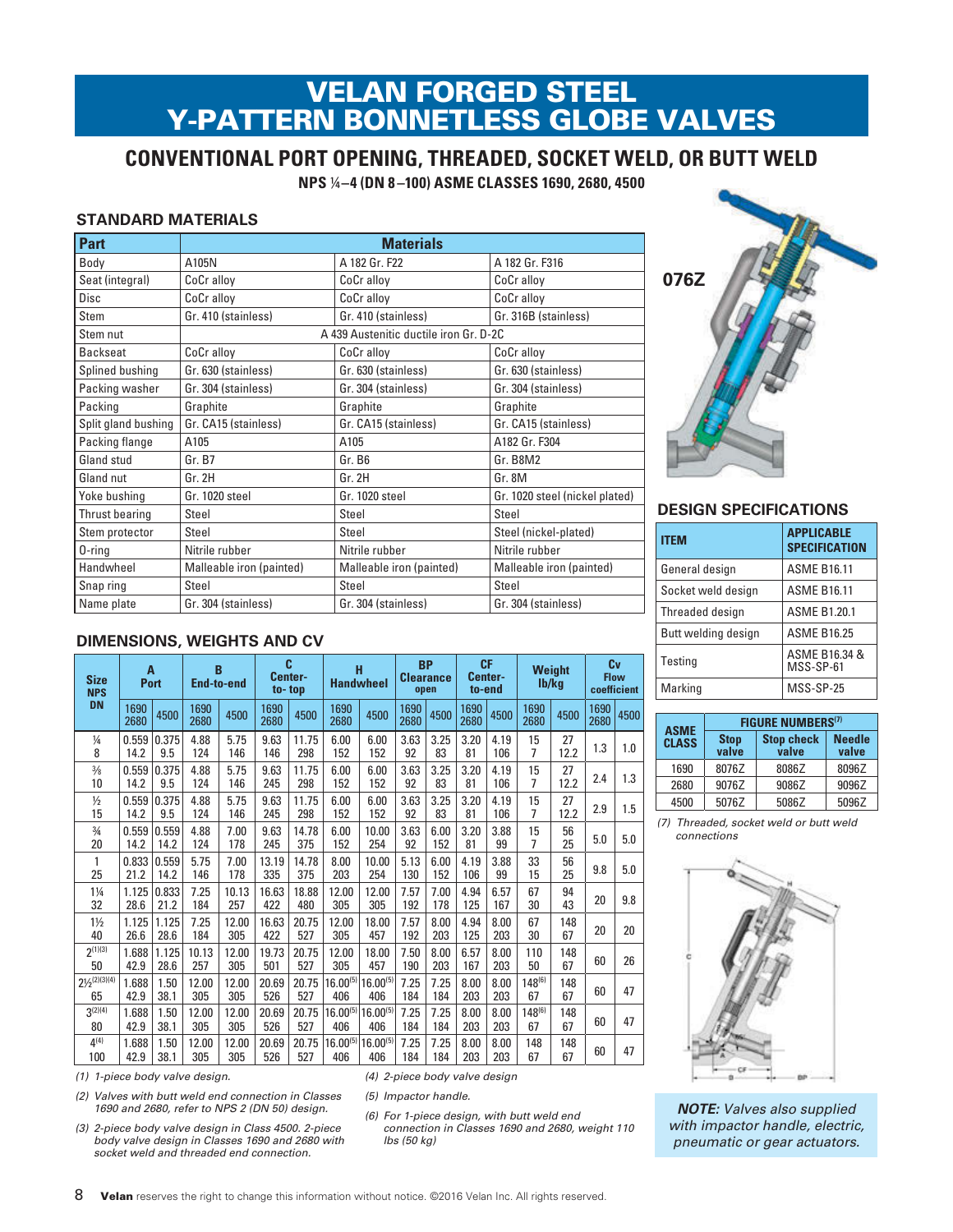# VELAN FORGED STEEL PISTON CHECK VALVES

## **FOR HORIZONTAL AND VERTICAL LINES THREADED, SOCKET WELD OR BUTT WELD NPS** ¼**–4 (DN 8–100), ASME CLASSES 1690, 2680, 4500**





#### **FEATURES:**

- Solid CoCr alloy disc, fully guided for fast and full seating, even without spring
- $\bullet$  High  $C_v$
- Self-draining waterways

| <b>Part</b>    |                     | <b>Materials</b> |                |
|----------------|---------------------|------------------|----------------|
| Body           | A105N               | A 182 Gr. F22    | A 182 Gr. F316 |
| Cover          | A105N               | A 182 Gr. F22    | A 182 Gr. F316 |
| Disc           | CoCr alloy          |                  |                |
| Seat, integral | CoCr alloy          |                  |                |
| Spring         | Gr. 302 (stainless) |                  |                |

| <b>NOTE:</b>    |
|-----------------|
| Other materials |
| available upon  |
| application.    |

| <b>ASME CLASS</b> | <b>FIGURE NUMBERS</b> |
|-------------------|-----------------------|
| 1690              | 8036W                 |
| 2680              | 9036W                 |
| 4500              | 5036W                 |

## **DIMENSIONS, WEIGHTS AND CV**

| <b>Size</b>                   | <b>Port opening</b> |       | End-to-end  |       | Center-to-top |      | <b>Socket</b> | <b>Socket weld</b><br>depth | <b>Approximate weight</b><br>lb/kg |                          | <b>Cv Flow coefficient</b> |                          |
|-------------------------------|---------------------|-------|-------------|-------|---------------|------|---------------|-----------------------------|------------------------------------|--------------------------|----------------------------|--------------------------|
| <b>NPS</b><br><b>DN</b>       | 1690 & 2680         | 4500  | 1690 & 2680 | 4500  | 1690 & 2680   | 4500 | weld bore     | 1690 & 2680                 | 1690 & 2680                        | 4500                     | 1690 & 2680                | 4500                     |
| $\frac{1}{4}$                 | 0.559               |       | 4.88        |       | 3.61          |      | 0.555         | 0.375                       | 6.5                                |                          |                            |                          |
| 8                             | 14.2                |       | 124         |       | 92            | -    | 14.1          | 9.5                         | 3.0                                | $\qquad \qquad$          | 1.0                        |                          |
| $\frac{3}{8}$                 | 0.559               | 0.375 | 4.88        | 5.75  | 3.61          | 4.26 | 0.690         | 0.375                       | 6.3                                | 5                        |                            |                          |
| 10                            | 14.2                | 9.5   | 124         | 146   | 92            | 108  | 17.5          | 9.5                         | 2.9                                | 2.3                      | 1.8                        | 1.5                      |
| $\frac{1}{2}$                 | 0.559               | 0.559 | 4.88        | 7.00  | 3.61          | 5.5  | 0.855         | 0.375                       | 6.1                                | 25                       |                            |                          |
| 15                            | 14.2                | 14.2  | 124         | 178   | 92            | 140  | 21.7          | 9.5                         | 3                                  | 11                       | 2.1                        | 2.1                      |
| $\frac{3}{4}$                 | 0.559               | 0.559 | 4.88        | 7.00  | 3.61          | 5.5  | 1.065         | 0.500                       | $\overline{5.7}$                   | 25                       |                            |                          |
| 20                            | 14.2                | 14.2  | 124         | 178   | 92            | 140  | 27.1          | 12.7                        | 2.6                                | 11                       | 4.3                        | 4.3                      |
| 1                             | 0.833               | 0.559 | 5.75        | 7.00  | 4.75          | 5.5  | 1.330         | 0.500                       | 10                                 | 25                       | 8.4                        |                          |
| 25                            | 21.2                | 14.2  | 146         | 178   | 121           | 140  | 33.8          | 12.7                        | 4.5                                | 11                       |                            | 4.3                      |
| $1\frac{1}{4}$                | 1.125               |       | 7.25        |       | 5.88          |      | 1.675         | 0.500                       | 18.5                               |                          | 17                         |                          |
| 32                            | 28.6                |       | 184         | -     | 150           | -    | 42.5          | 12.7                        | 8.4                                | $\overline{\phantom{0}}$ |                            | $\overline{\phantom{0}}$ |
| $1\frac{1}{2}$                | 1.125               | 1.125 | 7.25        | 10.13 | 5.88          | 6.88 | 1.915         | 0.500                       | 18.5                               | 42                       | 19                         | 18                       |
| 40                            | 28.6                | 28.6  | 184         | 257   | 150           | 175  | 48.6          | 12.7                        | 8.4                                | 19                       |                            |                          |
| $\overline{2}$                | 1.688               | 1.50  | 10.13       | 12.00 | 7.19          | 8.44 | 2.406         | 0.625                       | 36                                 | 87                       | 45                         | 36                       |
| 50                            | 42.9                | 38.1  | 257         | 305   | 183           | 214  | 61.1          | 15.9                        | 16.3                               | 40                       |                            |                          |
| $2\frac{1}{2}$ <sup>(1)</sup> | 1.688               | 1.50  | 12.00       | 12.00 | 8.06          | 8.44 | 2.906         | 0.625                       | 94                                 | $110^{(3)}$              | 45                         | 36                       |
| 65                            | 42.9                | 38.1  | 305         | 305   | 205           | 214  | 73.8          | 15.9                        | 43                                 | 50                       |                            |                          |
| $3^{(1)}$                     | 1.688               | 1.50  | 12.00       | 12.00 | 8.06          | 8.44 | 3.535         | 0.625                       | 94                                 | $110^{(3)}$              | 45                         | 36                       |
| 80                            | 42.9                | 38.1  | 305         | 305   | 205           | 214  | 89.8          | 15.9                        | 43                                 | 50                       |                            |                          |
| 4                             | 1.688               | 1.50  | 12.00       | 12.00 | 8.06          | 8.44 | (2)           | (2)                         | 94                                 | 110                      | 45                         | 36                       |
| 100                           | 42.9                | 38.1  | 305         | 305   | 205           | 214  |               |                             | 43                                 | 50                       |                            |                          |

*(1) For Classes 1690 and 2680, dimensions are as shown, or same as for NPS 2 (DN 50) valve, depending on end connection.* 

*(2) NPS 4 (DN 100) butt weld or flanged connection only.* 

*(3) For butt weld weight is 40 lbs. (18 kg).*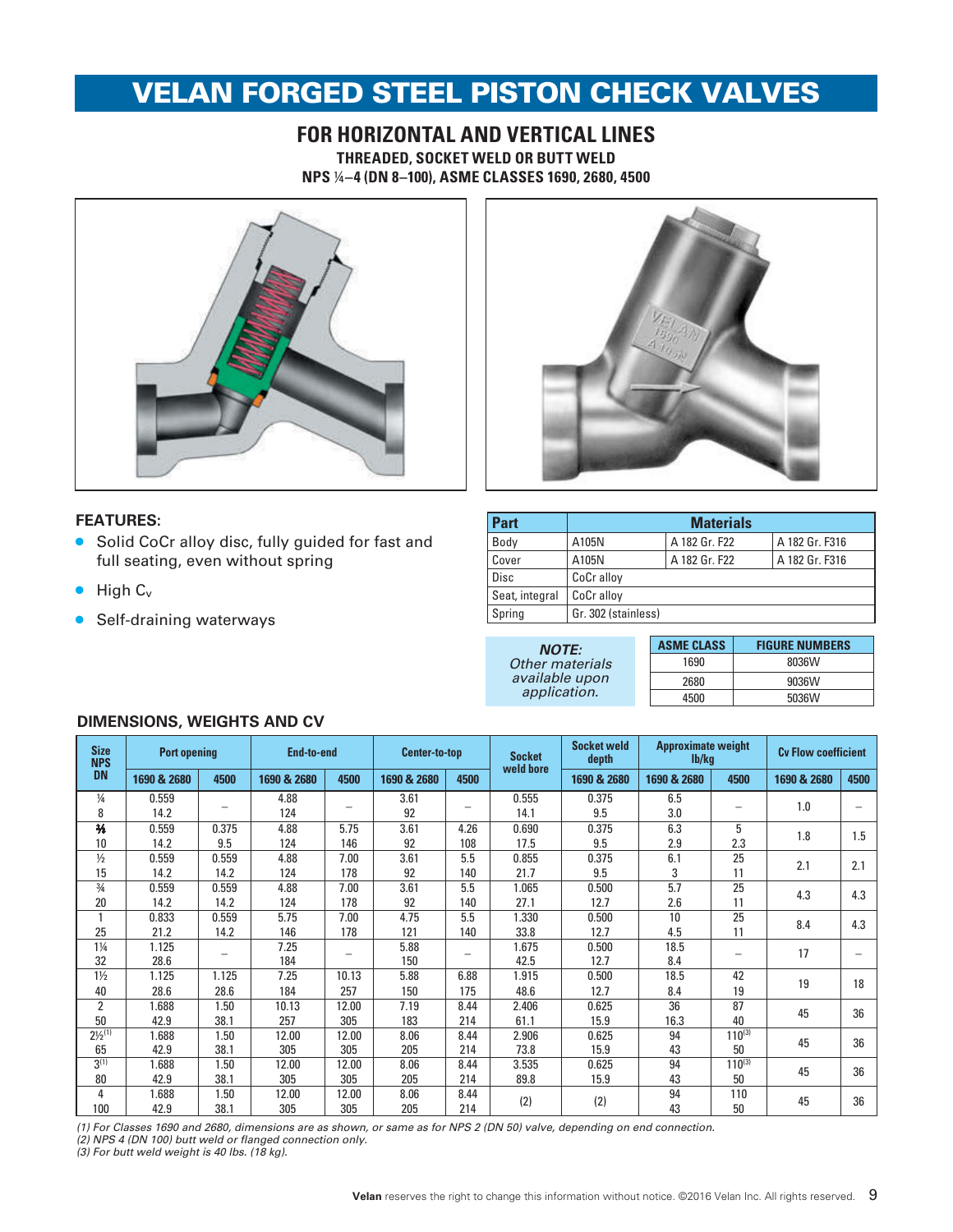# PRESSURE-TEMPERATURE RATINGS (°F)

# **Forged socket weld, threaded, butt weld, and combination ends valves**

**Forged ASTM material standard – to ASME B16.34**

**ASME Boiler and Pressure Vessel Code Section II materials that also meet the requirements of the listed ASTM specifications – psig/°F, Classes 1690–4500.**

# **FORGED CARBON STEEL A105(1) Working pressure by Classes, psig**

|                                         | <b>CLASS</b>   | 1690     |         |         |          | 2680    |         | 4500     |         |         |  |  |
|-----------------------------------------|----------------|----------|---------|---------|----------|---------|---------|----------|---------|---------|--|--|
| <b>Shell</b><br>est<br><b>Seat</b><br>⊢ |                | 6275     |         | 6350    | 9925     |         | 10050   | 16675    | 16875   |         |  |  |
|                                         |                | 4600     |         | 4650    | 7300     |         | 7375    | 12225    | 12375   |         |  |  |
|                                         | °F             | Standard | Special | Limited | Standard | Special | Limited | Standard | Special | Limited |  |  |
|                                         | $-20$ to $100$ | 4175     | 4225    | 4225    | 6615     | 6700    | 6700    | 11110    | 11250   | 11250   |  |  |
|                                         | 200            | 3825     | 4225    | 4225    | 6065     | 6700    | 6700    | 10185    | 11250   | 11250   |  |  |
|                                         | 300            | 3685     | 4170    | 4170    | 5845     | 6615    | 6615    | 9815     | 11105   | 11105   |  |  |
|                                         | 400            | 3570     | 4130    | 4130    | 5660     | 6545    | 6545    | 9505     | 10995   | 10995   |  |  |
|                                         | 500            | 3395     | 4130    | 4130    | 5385     | 6545    | 6545    | 9040     | 10995   | 10995   |  |  |
|                                         | 600            | 3200     | 4130    | 4130    | 5070     | 6545    | 6545    | 8515     | 10995   | 10995   |  |  |
|                                         | 650            | 3095     | 4030    | 4030    | 4905     | 6390    | 6390    | 8240     | 10730   | 10730   |  |  |
|                                         | 700            | 3000     | 3895    | 3895    | 4745     | 6175    | 6175    | 7960     | 10365   | 10365   |  |  |
|                                         | 750            | 2855     | 3570    | 3570    | 4535     | 5665    | 5665    | 7610     | 9515    | 9515    |  |  |
|                                         | 800            | 2315     | 2895    | 2895    | 3675     | 4595    | 4595    | 6170     | 7715    | 7715    |  |  |
|                                         | 850            | 1795     | 2245    | 2245    | 2845     | 3560    | 3560    | 4785     | 5980    | 5980    |  |  |

#### **FORGED CHROME-MOLY STEEL A182 Gr. F22(2) Working pressure by Classes, psig**

|      | <b>CLASS</b>   |                 | 1690    |         |                 | 2680    |         |                 | 4500    |         |  |  |
|------|----------------|-----------------|---------|---------|-----------------|---------|---------|-----------------|---------|---------|--|--|
| Test | <b>Shell</b>   | 6350            |         |         |                 | 10050   |         |                 | 16875   |         |  |  |
|      | <b>Seat</b>    |                 | 4650    |         |                 | 7375    |         |                 | 12375   |         |  |  |
|      | °F             | <b>Standard</b> | Special | Limited | <b>Standard</b> | Special | Limited | <b>Standard</b> | Special | Limited |  |  |
|      | $-20$ to $100$ | 4225            | 4225    | 4225    | 6700            | 6700    | 6700    | 11250           | 11250   | 11250   |  |  |
|      | 200            | 4225            | 4225    | 4225    | 6700            | 6700    | 6700    | 11250           | 11250   | 11250   |  |  |
|      | 300            | 4100            | 4165    | 4165    | 6505            | 6605    | 6605    | 10925           | 11090   | 11090   |  |  |
|      | 400            | 3975            | 4100    | 4100    | 6305            | 6500    | 6500    | 10585           | 10915   | 10915   |  |  |
|      | 500            | 3745            | 4080    | 4080    | 5940            | 6470    | 6470    | 9965            | 10865   | 10865   |  |  |
|      | 600            | 3410            | 4060    | 4060    | 5405            | 6445    | 6445    | 9070            | 10815   | 10815   |  |  |
|      | 650            | 3315            | 4035    | 4035    | 5260            | 6395    | 6395    | 8825            | 10735   | 10735   |  |  |
|      | 700            | 3200            | 3985    | 3985    | 5070            | 6320    | 6320    | 8515            | 10605   | 10605   |  |  |
|      | 750            | 2995            | 3985    | 3985    | 4750            | 6320    | 6320    | 7970            | 10605   | 10605   |  |  |
|      | 800            | 2860            | 3985    | 3985    | 4535            | 6320    | 6320    | 7610            | 10605   | 10605   |  |  |
|      | 850            | 2745            | 3815    | 3815    | 4350            | 6050    | 6050    | 7305            | 10160   | 10160   |  |  |
|      | 900            | 2530            | 3380    | 3380    | 4015            | 5360    | 5360    | 6740            | 9000    | 9000    |  |  |
|      | 950            | 2175            | 2660    | 2725    | 3450            | 4215    | 4385    | 5795            | 7070    | 7555    |  |  |
|      | 1000           | 1505            | 1880    | 2025    | 2390            | 2985    | 3370    | 4010            | 5015    | 6215    |  |  |
|      | 1050           | 985             | 1235    | 1330    | 1560            | 1950    | 2205    | 2625            | 3280    | 4065    |  |  |
|      | 1100           | 620             | 770     | 830     | 980             | 1225    | 1385    | 1645            | 2055    | 2545    |  |  |

#### **SELECTION RULES :**

- **A)** These tables do not apply to flanged valves. Consult Velan's Small Forged Valves catalog (CAT-SFV) for flanged-end valve ratings.
- **B)** Butt weld valves may be designated as Standard Class and Special Class, or Limited Class NPS 2½ (DN 65) and smaller.
- **C)** Socket weld valves are limited to NPS 2½ (DN 65) and smaller and may be designated as Standard Class, Special Class, or Limited Class.
- **D)** Threaded-end or combination threaded-end valves are limited to NPS 2½ (DN 65) and smaller and may be designated as Standard Class, Special Class, or Limited Class, up to 2500 Class (not shown). The ratings terminate at 1000°F (538°C).
- **E)** Special Class: Requires additional inspection per ASME B16.34, para. 2.1.3.

| FORGED STAINLESS STEEL A182 Gr. F316(3)  |  |
|------------------------------------------|--|
| <b>Working pressure by Classes, psig</b> |  |

| <b>CLASS</b> |                |              | 1690    |         | 2680     |         |                | 4500     |         |         |
|--------------|----------------|--------------|---------|---------|----------|---------|----------------|----------|---------|---------|
| est          | <b>Shell</b>   | 6100<br>6350 |         | 9650    | 10050    |         | 16200<br>16875 |          |         |         |
| ⊨            | <b>Seat</b>    | 4475         | 4650    |         | 7075     |         | 7375           | 11900    |         | 12375   |
|              | °F             | Standard     | Special | Limited | Standard | Special | Limited        | Standard | Special | Limited |
|              | $-20$ to $100$ | 4055         | 4225    | 4225    | 6430     | 6700    | 6700           | 10800    | 11250   | 11250   |
|              | 200            | 3485         | 3895    | 3895    | 5530     | 6175    | 6175           | 9290     | 10365   | 10365   |
|              | 300            | 3150         | 3515    | 3515    | 4995     | 5575    | 5575           | 8390     | 9360    | 9360    |
|              | 400            | 2895         | 3230    | 3230    | 4590     | 5120    | 5120           | 7705     | 8600    | 8600    |
|              | 500            | 2690         | 3005    | 3005    | 4265     | 4760    | 4760           | 7165     | 7995    | 7995    |
|              | 600            | 2540         | 2840    | 2840    | 4030     | 4495    | 4495           | 6770     | 7555    | 7555    |
|              | 650            | 2490         | 2775    | 2775    | 3945     | 4400    | 4400           | 6625     | 7395    | 7395    |
|              | 700            | 2445         | 2730    | 2730    | 3880     | 4330    | 4330           | 6515     | 7270    | 7270    |
|              | 750            | 2405         | 2685    | 2685    | 3815     | 4260    | 4260           | 6410     | 7150    | 7150    |
|              | 800            | 2380         | 2655    | 2655    | 3775     | 4215    | 4215           | 6335     | 7070    | 7070    |
|              | 850            | 2355         | 2625    | 2625    | 3730     | 4165    | 4165           | 6265     | 6990    | 6990    |
|              | 900            | 2340         | 2610    | 2610    | 3710     | 4140    | 4140           | 6230     | 6950    | 6950    |
|              | 950            | 2175         | 2580    | 2580    | 3450     | 4090    | 4090           | 5795     | 6870    | 6870    |
|              | 1000           | 2050         | 2370    | 2370    | 3250     | 3755    | 3755           | 5450     | 6310    | 6310    |
|              | 1050           | 2030         | 2370    | 2370    | 3215     | 3755    | 3755           | 5400     | 6310    | 6310    |
|              | 1100           | 1720         | 2145    | 2200    | 2730     | 3410    | 3545           | 4575     | 5720    | 6115    |
|              | 1150           | 1335         | 1665    | 1795    | 2110     | 2640    | 2985           | 3550     | 4435    | 5495    |
|              | 1200           | 1045         | 1300    | 1400    | 1655     | 2070    | 2340           | 2775     | 3470    | 4300    |
|              | 1250           | 830          | 1035    | 1115    | 1320     | 1645    | 1860           | 2210     | 2765    | 3425    |

# **FORGED CHROME-MOLY STEEL A182 Gr. F91 Working pressure by Classes, psig**

| <b>CLASS</b>         |          | 1690    |         | 2680     |         |         | 4500            |         |         |  |
|----------------------|----------|---------|---------|----------|---------|---------|-----------------|---------|---------|--|
| <b>Shell</b><br>Test | 6350     |         |         |          | 10050   |         | 16875           |         |         |  |
| <b>Seat</b>          |          | 4650    |         |          | 7375    |         |                 | 12375   |         |  |
| °F                   | Standard | Special | Limited | Standard | Special | Limited | <b>Standard</b> | Special | Limited |  |
| -10 to 200           | 4225     | 4225    | 4225    | 6700     | 6700    | 6700    | 11250           | 11250   | 11250   |  |
| 200                  | 4225     | 4225    | 4225    | 6700     | 6700    | 6700    | 11250           | 11250   | 11250   |  |
| 300                  | 4100     | 4225    | 4225    | 6505     | 6700    | 6700    | 10925           | 11250   | 11250   |  |
| 400                  | 3975     | 4225    | 4225    | 6305     | 6700    | 6700    | 10585           | 11250   | 11250   |  |
| 500                  | 3745     | 4225    | 4225    | 5940     | 6700    | 6700    | 9965            | 11250   | 11250   |  |
| 600                  | 3410     | 4225    | 4225    | 5405     | 6700    | 6700    | 9070            | 11250   | 11250   |  |
| 650                  | 3315     | 4225    | 4225    | 5260     | 6700    | 6700    | 8825            | 11250   | 11250   |  |
| 700                  | 3200     | 4130    | 4130    | 5070     | 6550    | 6550    | 8515            | 10995   | 10995   |  |
| 750                  | 2995     | 4105    | 4105    | 4750     | 6505    | 6505    | 7970            | 10930   | 10930   |  |
| 800                  | 2860     | 4055    | 4055    | 4535     | 6430    | 6430    | 7610            | 10800   | 10800   |  |
| 850                  | 2745     | 3815    | 3815    | 4350     | 6050    | 6050    | 7305            | 10160   | 10160   |  |
| 900                  | 2530     | 3380    | 3380    | 4015     | 5360    | 5360    | 6740            | 9000    | 9000    |  |
| 950                  | 2175     | 2660    | 2725    | 3450     | 4215    | 4385    | 5795            | 7070    | 7555    |  |
| 1000                 | 2050     | 2370    | 2555    | 3250     | 3755    | 4240    | 5450            | 6310    | 7820    |  |
| 1050                 | 2030     | 2370    | 2555    | 3215     | 3755    | 4240    | 5400            | 6310    | 7820    |  |
| 1100                 | 1700     | 2125    | 2290    | 2695     | 3370    | 3805    | 4525            | 5655    | 7005    |  |
| 1150                 | 1255     | 1570    | 1695    | 1990     | 2485    | 2805    | 3345            | 4180    | 5180    |  |
| 1200                 | 810      | 1015    | 1095    | 1285     | 1610    | 1820    | 2160            | 2700    | 3345    |  |

*(1) Permissible but not recommended for prolonged usage above 800°F (425°C).*

*(2) Permissible but not recommended for prolonged usage above 1100°F (593°C).*

*(3) At temperatures over 1000°F (538°C) use only when the carbon content is 0.04% or higher (material code 10).*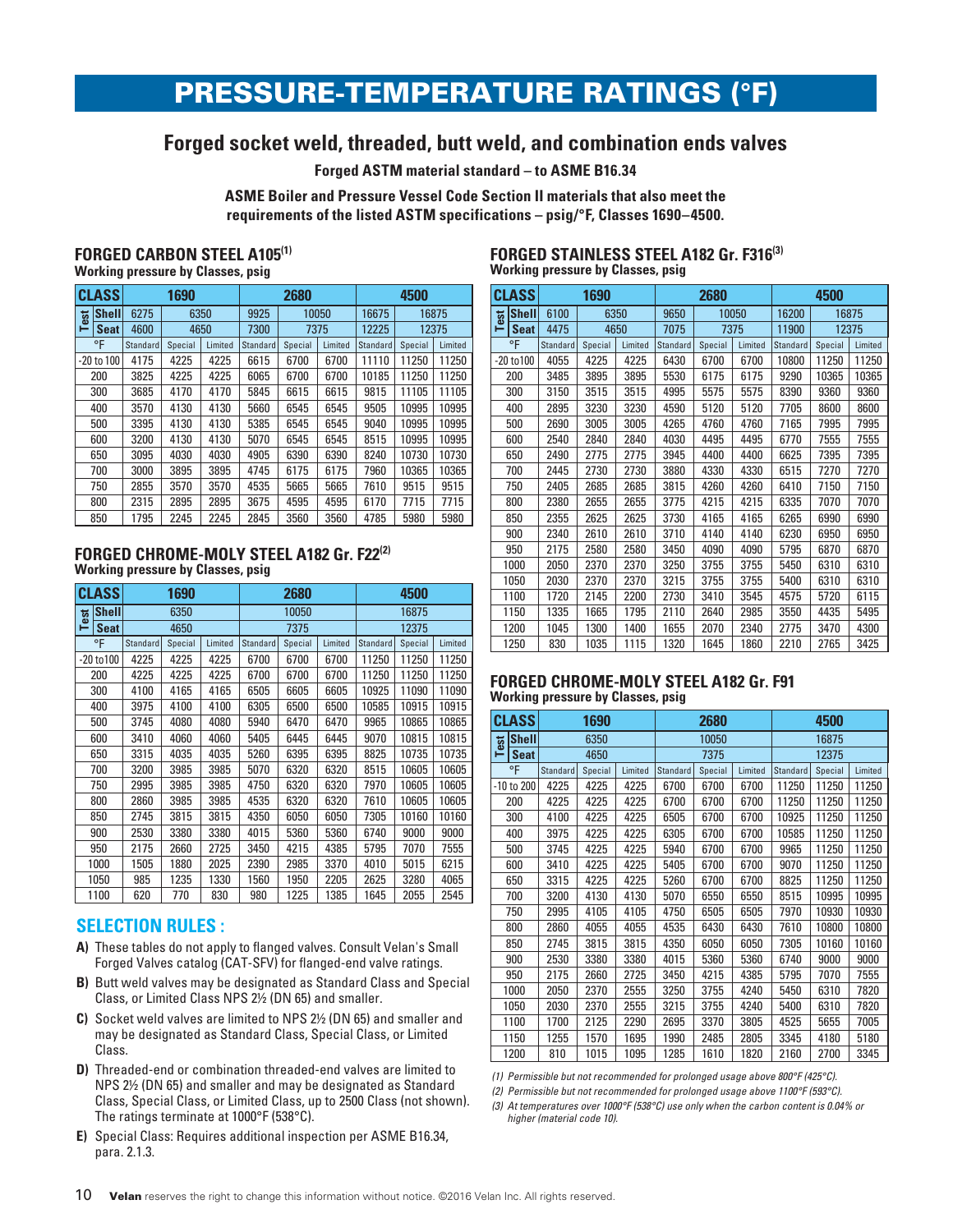# HOW TO ORDER



**Example:** NPS 3/4 (DN 20) threaded CS bonnetless stop globe valve with TS trim (see below).

The figure numbers shown on this key are designed to cover essential features of Velan valves. Please use figure numbers to ensure prompt and accurate processing of your order. A detailed description must accompany any special orders.

For live-loading and leak-off options, add a one-digit suffix to the figure number:

- 0 for live-loading, double packing and leak-off;
- 2 for live-loading only;
- 3 for double packing and leak-off only.

*Example:* W05-8076Z-02TS**-2** is a: NPS 1 (DN 25) Class 1690 carbon steel Y-pattern stop globe valve with TS trim and live-loading.

|   | <b>A TYPE OF CONNECTION</b>        |   |                   |
|---|------------------------------------|---|-------------------|
| в | Butt weld                          |   | <b>Thread NPT</b> |
| C | Combination (socket weld/threaded) | w | Socket weld       |
|   | Flanged B16.5 (B16.47 series A)    |   |                   |

#### **B SIZE OF CONNECTION**

Customers have the choice of specifying valve size as part of the valve figure number (**B**) using the numbers below, or indicating valve size separately. Sizes shown in NPS (DN)

#### **EXAMPLES:**

B**16**-3054P-02TS (valve size is part of figure number) NPS **10** B-3054P-02TS (valve size is shown separately)

| 01 | $\frac{1}{4}$ (8)   | 05 | 1(25)                | 08 | 2(50)               | 10 | 3(80)  |
|----|---------------------|----|----------------------|----|---------------------|----|--------|
| 03 | $1\frac{1}{2}$ (15) | 06 | $ 1\frac{1}{4}(32) $ | 09 | $2\frac{1}{2}$ (65) | 12 | 4(100) |
| 04 | 3/4(20)             | 07 | $1\frac{1}{2}$ (40)  |    |                     |    |        |

|              | <b>PRESSURE RATING</b> |   |      |           |      |   |      |  |  |
|--------------|------------------------|---|------|-----------|------|---|------|--|--|
| $\mathbf{r}$ | 600                    |   | 2500 |           | 900  | 9 | 2680 |  |  |
| ຳ<br>J       | 1500                   | 5 | 4500 | $\bullet$ | 1690 |   |      |  |  |

|    | <b>D</b> VALVE TYPE |    |            |    |        |  |  |
|----|---------------------|----|------------|----|--------|--|--|
| 01 | Flow control        |    | Stop globe | 09 | Needle |  |  |
| 03 | Piston check        | 08 | Stop check |    |        |  |  |

| <b>BODY/BONNET STYLE</b>             |  |   |                                            |  |  |  |
|--------------------------------------|--|---|--------------------------------------------|--|--|--|
| Inclined y-pattern                   |  |   | Y-pattern bellows seal (non-rotating stem) |  |  |  |
| Inclined y-pattern<br>bonnetless 45° |  | w | Welded bonnet                              |  |  |  |
|                                      |  |   | Bonnetless (non-rotating stem)             |  |  |  |
|                                      |  |   |                                            |  |  |  |

*Note: Velan valves for NACE service (as indicated by figure number and/ or description) comply with the metallurgical requirements of the current NACE MR0103 and MR0175 / ISO 15156. Material selection is dependent on the actual environment and it is therefore the equipment End User's responsibility to ensure that the materials are suitable for the intended service. Please contact Velan for any questions regarding the application of our products for NACE service.*

|    | <b>BODY MATERIAL(1)</b> |    |             |    |         |  |  |
|----|-------------------------|----|-------------|----|---------|--|--|
| 02 | A <sub>105</sub>        | 13 | S/S F316(3) | 27 | LF3/LC3 |  |  |
| 06 | CHR. MOLY F22           | 14 | S/S F316L   | 34 | F91     |  |  |
| 10 | S/S F316H(2)            | 15 | S/S F347    |    |         |  |  |

| G           |                                              | <b>TRIM MATERIAL (standard trims)</b> |                                            |                       |                                            |  |                        |  |  |  |  |  |
|-------------|----------------------------------------------|---------------------------------------|--------------------------------------------|-----------------------|--------------------------------------------|--|------------------------|--|--|--|--|--|
| <b>Code</b> | Wedge/disc surface <sup>(4)</sup>            |                                       |                                            |                       | Seat surface <sup>(4)</sup><br><b>Stem</b> |  | Bellows <sup>(5)</sup> |  |  |  |  |  |
| <b>MS</b>   |                                              | $CoCr$ alloy <sup>(6)</sup>           | CoCr alloy <sup>(6)</sup>                  | 316/316L              | 321                                        |  |                        |  |  |  |  |  |
| <b>TS</b>   | <b>Standard</b><br>CoCr alloy <sup>(6)</sup> |                                       | 13 CR (410)<br>$CoCr$ alloy <sup>(6)</sup> |                       | 321                                        |  |                        |  |  |  |  |  |
| <b>NE</b>   | ce(7)                                        | $CoCr$ alloy <sup>(6)</sup>           | $CoCr$ alloy <sup>(6)</sup>                | 13 CR 410 HRC 22 max. | Inconel 625                                |  |                        |  |  |  |  |  |
| <b>NG</b>   | Nace<br>Serv<br>CoCr alloy <sup>(6)</sup>    |                                       | $CoCr$ alloy <sup>(6)</sup>                | 316/316L              | 321                                        |  |                        |  |  |  |  |  |
| ES          | $CoCr$ alloy <sup>(6)</sup>                  |                                       | $CoCr$ alloy <sup>(6)</sup>                | 347                   |                                            |  |                        |  |  |  |  |  |
| US          | CoCr alloy <sup>(6)</sup>                    |                                       | $CoCr$ alloy <sup>(6)</sup>                | S/S 616 HT            |                                            |  |                        |  |  |  |  |  |

- (1) Other materials are available upon request.
- (2) Material code "10" F316H/F316 has a minimum carbon content of 0.04 and is to be used if temperatures are over 1000°F (538°C).
- (3) Material code "13" Forged F316 is not suitable for temperatures above 1000°F (538°C) as it is dual certified (F316/F316L).
- (4) Base material is either the same as the body or solid trim at manufacturer's option.
- (5) Bellows material shown as standard, inconel can be used in lieu of SS 321 and Hastelloy in lieu of Inconel, where design and/or pressure class applicable.
- (6) CoCr alloy (Grade 6 or 21) based on material or application at manufacturer's option.
- (7) NACE service valves are supplied with bolting with max. hardness of RC22.

*Note: CoCr alloy as used throughout this catalog refers to cobalt chrome hardfacing alloys as supplied by Kennametal Stellite™, and other approved manufacturers.*